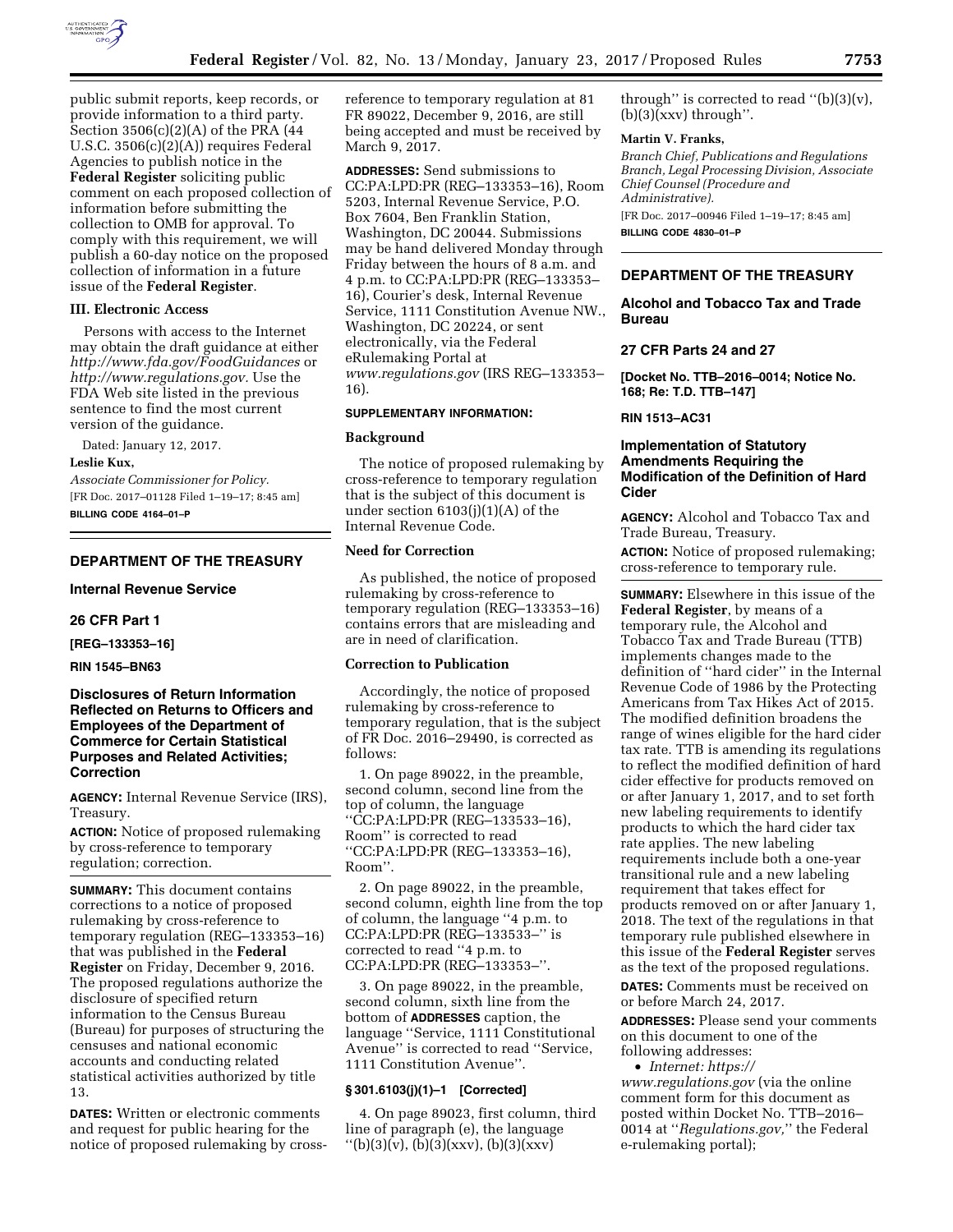• *U.S. Mail:* Director, Regulations and Rulings Division, Alcohol and Tobacco Tax and Trade Bureau, 1310 G Street NW., Box 12, Washington, DC 20005; or

• *Hand delivery/courier in lieu of mail:* Alcohol and Tobacco Tax and Trade Bureau, 1310 G Street NW., Suite 400, Washington, DC 20005.

See the Public Participation section of this document for specific instructions and requirements for submitting comments, and for information on how to request a public hearing.

You may view copies of this document, the related temporary rule, and any comments TTB receives about this proposal at *[https://](https://www.regulations.gov) [www.regulations.gov](https://www.regulations.gov)* within Docket No. TTB–2016–0014. A link to that docket is posted on the TTB Web site at *[https://](https://www.ttb.gov/wine/wine-rulemaking.shtml) [www.ttb.gov/wine/wine-](https://www.ttb.gov/wine/wine-rulemaking.shtml)*

*[rulemaking.shtml](https://www.ttb.gov/wine/wine-rulemaking.shtml)* under Notice No. 168. You also may view copies of this document, the temporary rule, and any comments TTB receives about this proposal by appointment at the TTB Information Resource Center, 1310 G Street, and NW., Washington, DC 20005. Please call (202) 453–2270 to make an appointment.

**FOR FURTHER INFORMATION CONTACT:** Kara Fontaine, Regulations and Rulings Division, Alcohol and Tobacco Tax and Trade Bureau, 1310 G Street NW., Box 12, Washington, DC 20005; telephone (202) 453–1039, ext. 103.

# **SUPPLEMENTARY INFORMATION:**

#### **Background**

On December 18, 2015, the President signed into law the Consolidated Appropriations Act, 2016 (Pub. L. 114– 113). Division Q of this Act is titled the Protecting Americans from Tax Hikes Act of 2015 (PATH Act). Section 335(a) of the PATH Act amends the Internal Revenue Code of 1986 (IRC) at 26 U.S.C. 5041 by modifying the definition of hard cider for excise tax classification purposes. Pursuant to section 335(b) of the PATH Act, the amended definition of hard cider applies to such products removed on or after January 1, 2017. The PATH Act does not change the tax rate applicable to wine eligible for the hard cider tax rate; rather, it broadens the range of products to which the hard cider tax rate applies. Among other things, the range of products to which the hard cider tax rate applies will include certain sparkling and carbonated products and certain products that are subject to the requirements of the Federal Alcohol Administration Act (FAA Act).

Elsewhere in this issue of the **Federal Register**, TTB is publishing temporary regulations making amendments to parts 24 and 27 of the TTB regulations (27 CFR parts 24 and 27) to implement the changes made to the definition of ''hard cider'' in the Internal Revenue Code of 1986 by the PATH Act. The text of the temporary regulations serves as the text of these proposed regulations. The preamble to the temporary regulations explains the proposed regulations.

# **Public Participation**

# *Comments Sought*

TTB requests comments from interested members of the public on the proposed changes to our regulations in 27 CFR parts 24 and 27, which are described in detail in the temporary rule issued in conjunction with this notice of proposed rulemaking and published elsewhere in this issue of the **Federal Register**. TTB is particularly interested in comments on the labeling provisions and any alternatives to requiring that ''Tax Class 5041(b)(6)'' appear on the labels of products to which the hard cider tax rate applies. Please provide specific information in support of your comments.

### *Submitting Comments*

You may submit comments on this proposal by using one of the following three methods:

• *Federal e-Rulemaking Portal:* You may send comments via the online comment form posted with this proposed rule within Docket No. TTB– 2016–0014 on ''*Regulations.gov,*'' the Federal e-rulemaking portal, at *[https://](https://www.regulations.gov) [www.regulations.gov.](https://www.regulations.gov)* A direct link to that docket is available under Notice No. 168 on the TTB Web site at *[https://](https://www.ttb.gov/wine/wine-rulemaking.shtml)  [www.ttb.gov/wine/wine](https://www.ttb.gov/wine/wine-rulemaking.shtml)[rulemaking.shtml.](https://www.ttb.gov/wine/wine-rulemaking.shtml)* Supplemental files may be attached to comments submitted via *Regulations.gov.* For complete instructions on how to use *Regulations.gov,* click on the sites "Help" tab.

• *U.S. Mail:* You may send comments via postal mail to the Director, Regulations and Rulings Division, Alcohol and Tobacco Tax and Trade Bureau, 1310 G Street NW., Box 12, Washington, DC 20005.

• *Hand Delivery/Courier:* You may hand-carry your comments or have them hand-carried to the Alcohol and Tobacco Tax and Trade Bureau, 1310 G Street NW., Suite 400, Washington, DC 20005.

Please submit your comments by the closing date shown above in this proposed rule. Your comments must reference Notice No. 168 and include your name and mailing address. Your comments also must be made in English, be legible, and be written in

language acceptable for public disclosure. TTB does not acknowledge receipt of comments and considers all comments as originals.

In your comment, please clearly state if you are commenting for yourself or on behalf of an association, business, or other entity. If you are commenting on behalf of an entity, your comment must include the entity's name as well as your name and position title. In your comment via *Regulations.gov*, please enter the entity's name in the ''Organization'' blank of the online comment form. If you comment via postal mail or hand delivery/courier, please submit your entity's comment on letterhead.

You may also write to the Administrator before the comment closing date to ask for a public hearing. The Administrator reserves the right to determine whether to hold a public hearing.

### *Confidentiality*

All submitted comments and attachments are part of the public record and subject to disclosure. Do not enclose any material in your comments that you consider to be confidential or inappropriate for public disclosure.

## *Public Disclosure*

TTB will post, and you may view, copies of this proposed rule, the related temporary rule, and any online or mailed comments received about this proposal within Docket No. TTB–2016– 0014 on the Federal e-rulemaking portal. A direct link to that docket is available on the TTB Web site at *[https://](https://www.ttb.gov/wine/wine-rulemaking.shtml)  [www.ttb.gov/wine/wine](https://www.ttb.gov/wine/wine-rulemaking.shtml)[rulemaking.shtml](https://www.ttb.gov/wine/wine-rulemaking.shtml)* under Notice No. 168. You may also reach the relevant docket through the *Regulations.gov* search page at *[https://www.regulations.gov.](https://www.regulations.gov)* For information on how to use *Regulations.gov*, click on the site's "Help" tab.

All posted comments will display the commenter's name, organization (if any), city, and State, and, in the case of mailed comments, all address information, including email addresses. TTB may omit voluminous attachments or material that it considers unsuitable for posting.

You may view copies of this proposed rule, the related temporary rule, and any electronic or mailed comments TTB receives about this proposal by appointment at the TTB Information Resource Center, 1310 G Street NW., Washington, DC 20005. You may also obtain copies for 20 cents per  $8\frac{1}{2} \times 11$ inch page. Contact TTB's information specialist at the above address or by telephone at (202) 453–2270 to schedule